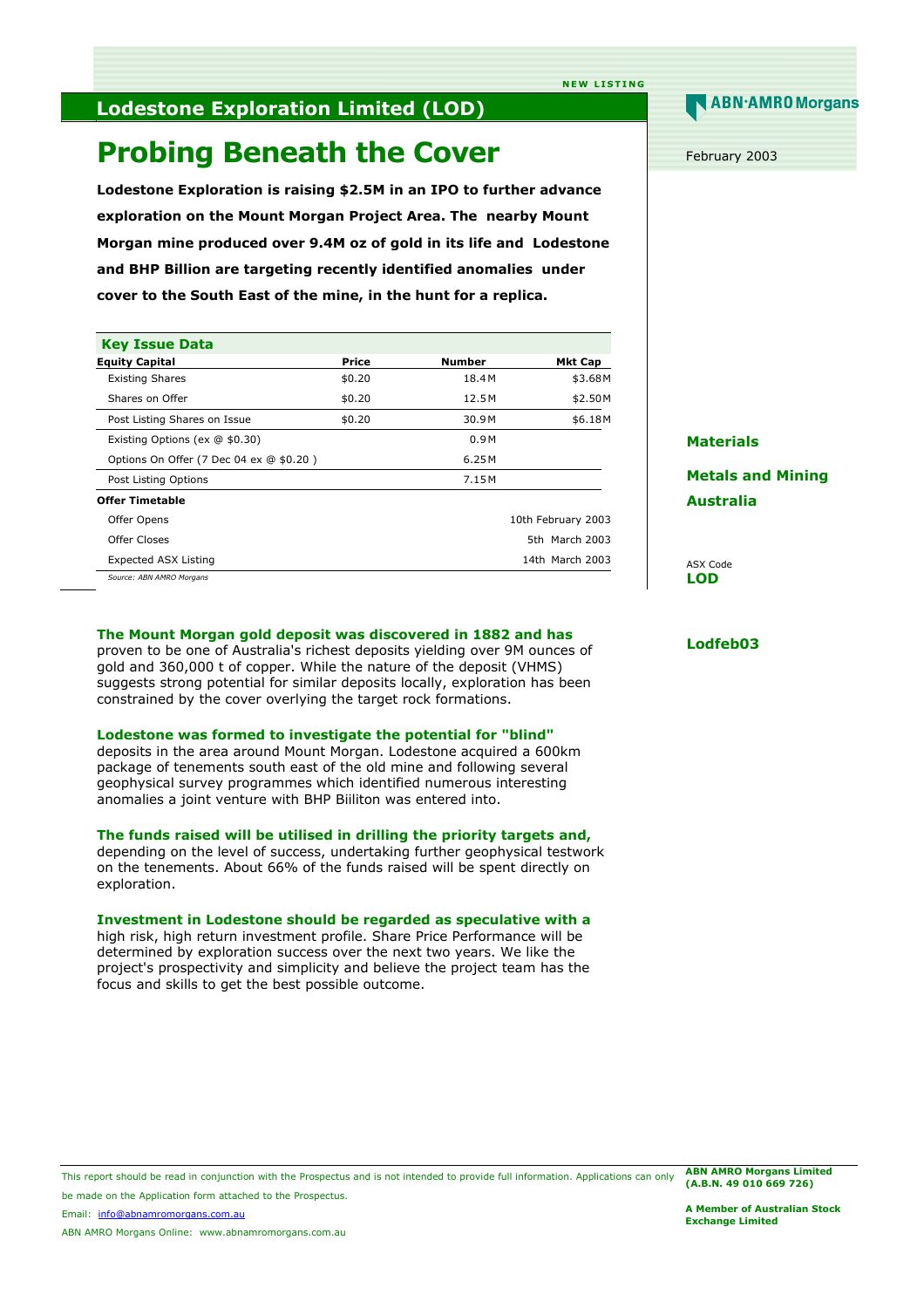# **Key Points**

## **Investment Logic**

Lodestone Exploration represents a focussed exploration play on the potential for the Mount Morgan area to yield another significant ore-body, specifically using modern geophysical techniques to unlock this potential. Work to date has defined a number of anomalies and targets and the current raising will enable Lodestone to test several of these as well as undertake further geophysical surveys to identify other targets. While investment in Lodestone should be regarded as Speculative, we like the prospectivity and the simplicity of this project and the potential for early success from drilling.

# **Lodestone Background**

Lodestone was formed in 1996 with the aim of re-evaluating the potential of the Mount Morgan area to host a similar deposit to the one which liberated over 9 million ounces of gold. The Mount Morgan deposit has been classified as a Volcanogenic Hosted Massive Sulphide (VHMS) deposit. This type of deposit is known globally with examples being in Tasmania (Mt. Lyell, Roseberry, Hellyer) and Canada ( Noranda, Horn). The critical point is that the deposits are not normally formed in isolation but more commonly in clusters or groups. Given that much of the area to the south east of the Mount Morgan deposit is under cover, previous exploration has been hampered. The recent advances in geophysical technology to look beneath this cover now provide the opportunity to locate potential copycat type deposits.

# **Mount Morgan?**

The Mount Morgan deposit is located around 40km south west of Rockhampton and as such is in close proximity to extensive infrastructure and is in a favourable political environment. Lodestone's tenements cover an area of some 600 square km with the northern most boundary only 3km south of the Mount Morgan mine. While the area has been previously explored by groups such as Geopeko, RGC Exploration and BHP, in the mid to late 1980's Lodestones Peter Fox subsequently determined the extent of the target geological formations over 25 km to the south east of the mine. The matching up of this information and the availability of more sensitive geophysical tools has been the impetus for a renewed exploration drive.

# **Current Status and Work Programme**

In 1998 under the terms of the joint venture covering the Lodestone's tenements, BHP carried out an airborne electromagnetic survey over 358 line kilometres in the tenements. The survey covered areas of the targeted prospective sequence that was both exposed and under cover. This survey highlighted nine anomalies. In 2000 a further airborne electro-magnetic survey utilising the Tempest system was flown by Lodestone generating further anomalies. A subsequent review of data by Lodestone and BHP Billion personnel has ranked the targets. The current capital raising is aimed at raising funds to not only test several of the high priority targets by drilling, but also to carry out additional geophysical and geochemical exploration.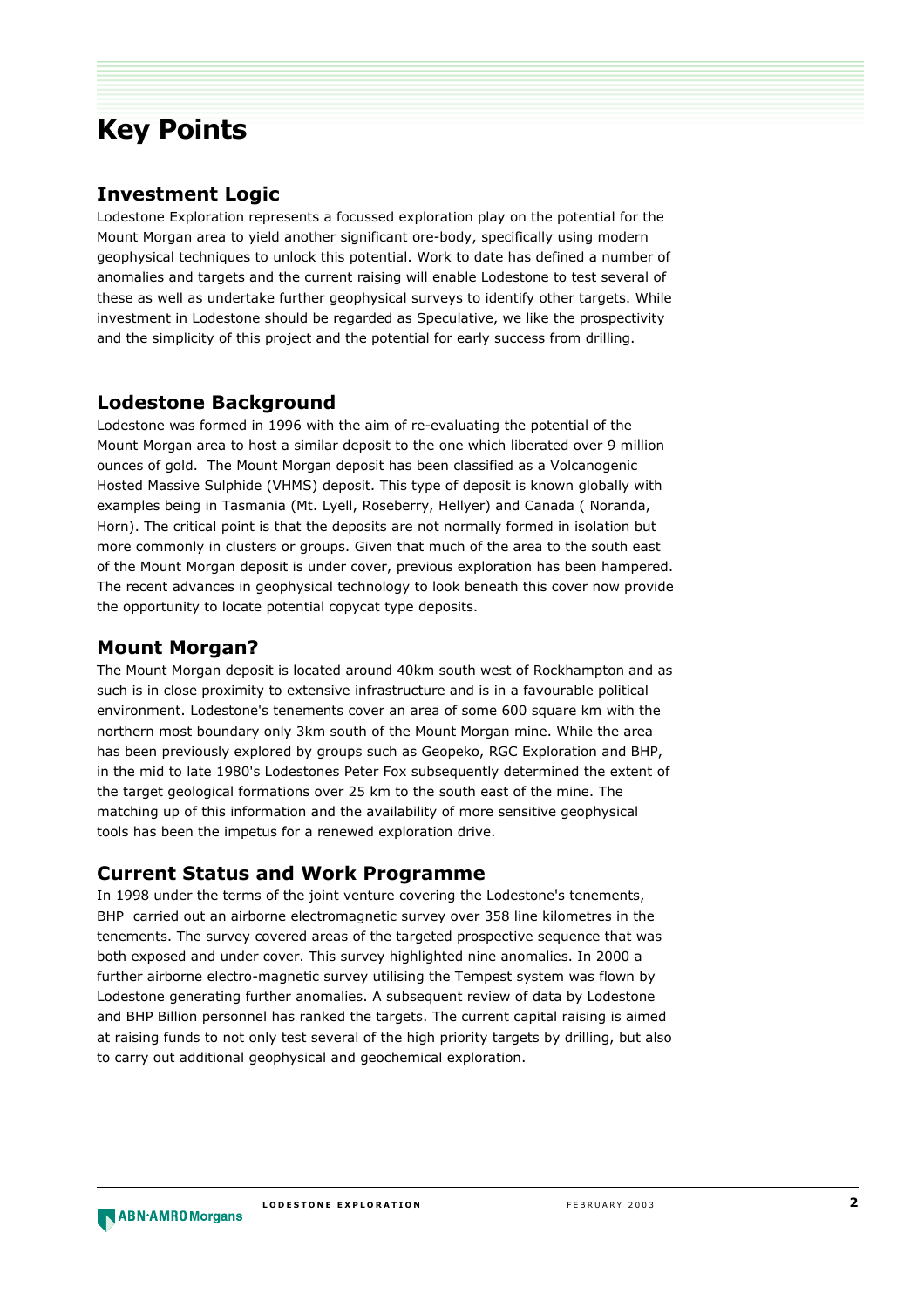

# **BHP Billiton Agreement**

BHP Billiton and Lodestone have been reviewing at the project since 1998 and in 2002 entered into an agreement whereby BHP Billiton can move from 0% ownership to 70% ownership of the project upon spending \$8M on exploration or completing a Bankable Feasibility Study and delineating an orebody of gross value of at least \$750M. (please see the prospectus for details).

# **Board and Management**

Lodestone is chaired by John Shaw (former MD of Kidston Gold Mines and currently a director of Kingsgate Consolidated, Aurion Gold, Delta Gold and Chairman of Zimbabwe Platinum). Other Directors have a wide range of mining and finance skills and include Martin Ackland, Patrick Sankey, John McCawley and Greg Baynton. The General Manager of Lodestone is Mark Dugmore who has over 18 years in the exploration industry most recently as Manager Global Base Metals at BHP Minerals. Peter Fox a noted Canadian geologist with wide experience in managing and evaluating exploration projects and who has particular experience in VHMS deposits is Chief Geologist and a consult to Lodestone.